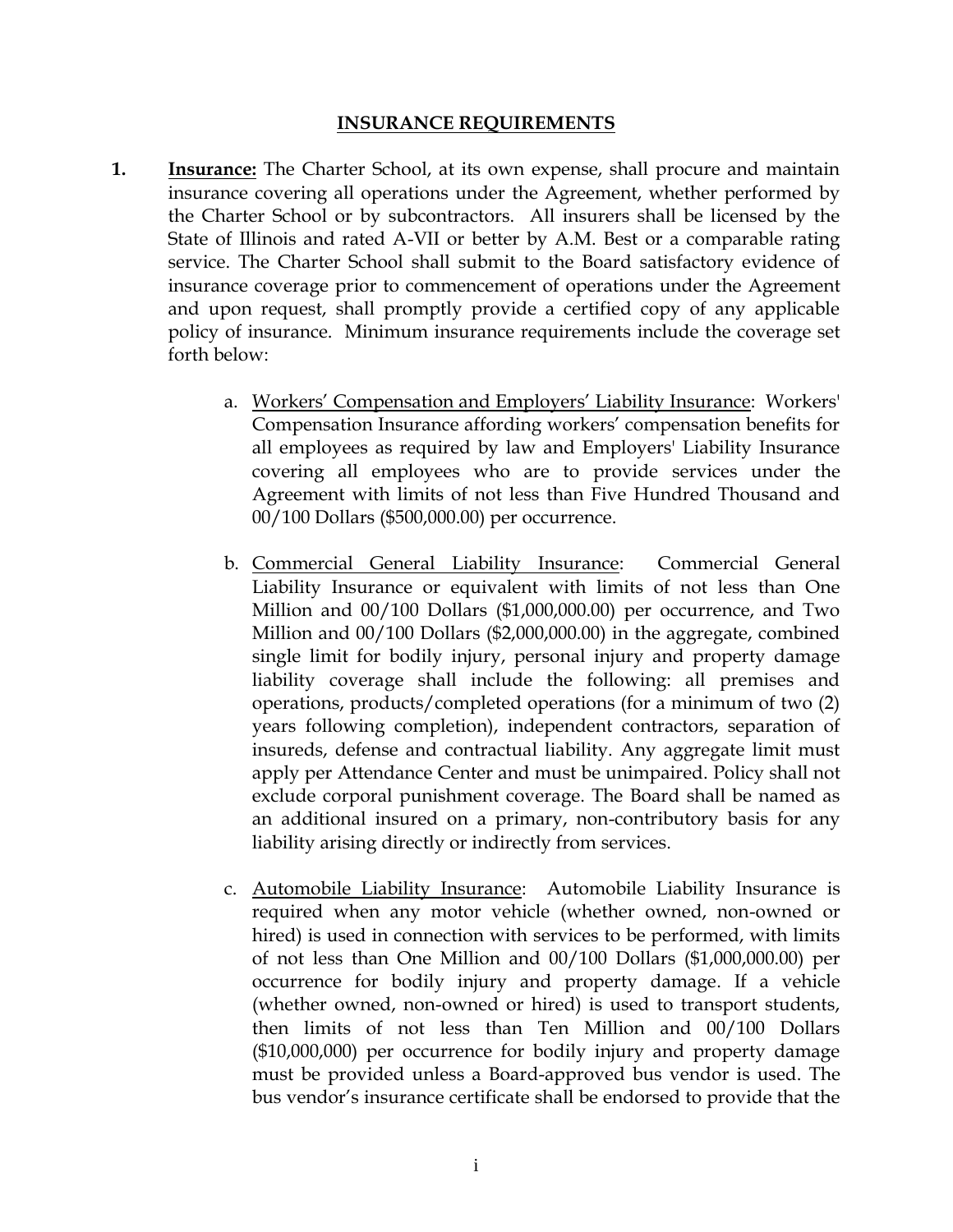Board of Education of the City of Chicago, a body politic and corporate, and its members, employees, officers, officials and agents, and the Charter School are named as additional insured on a primary, non-contributory basis without recourse or right of contribution from the Board.

- d. Sexual Abuse & Molestation: Sexual Abuse & Molestation Insurance with limits of not less than One Million and 00/100 Dollars (\$1,000,000.00) per claim and Two Million and 00/100 Dollars (\$2,000,000.00) in the aggregate. If coverage is claims-made, the policy shall have a retroactive date effective upon the Effective Date of the Agreement and have extended reporting period of not less than two (2) years following completion of the Agreement. Any retroactive date or prior acts exclusion must predate both the Effective Date of this Agreement and any earlier commencement of services.
- e. School Board Legal/Professional: School Board Legal/Professional Liability Insurance covering the Charter School and its directors and officers from liability claims arising from wrongful acts, errors or omissions in regards to the conduct of their duties related to the operation and management of the school with limits of not less than One Million and 00/100 Dollars (\$1,000,000.00) per claim and Two Million and 00/100 Dollars (\$2,000,000.00) in the aggregate. Coverage shall include 3rd Party Employment Practices Liability and Sexual Harassment.
- f. Umbrella/Excess Liability Insurance: Umbrella or Excess Liability Insurance with limits of not less than Two Million and 00/100 Dollars (\$2,000,000.00) to provide additional limits for underlying general and automobile liability coverages.
- g. Catastrophic Accident Insurance: Catastrophic Accident Insurance covering the Charter School that enrolls grades 9 through 12 with aggregate benefit limits of \$3 million or 5 years, whichever occurs first, for eligible students in grades 9 through 12 who sustain an accidental injury while participating in school-sponsored or school–supervised interscholastic athletic events sanctioned by the Illinois High School Association (including direct and uninterrupted travel to and from the athletic event as well as during a temporary stay at the location of an athletic event held away from the student's school) that results in medical expenses in excess of \$50,000. These benefit limits are to be in excess of any and all other insurance, coverage or benefit, in whatever form or designation.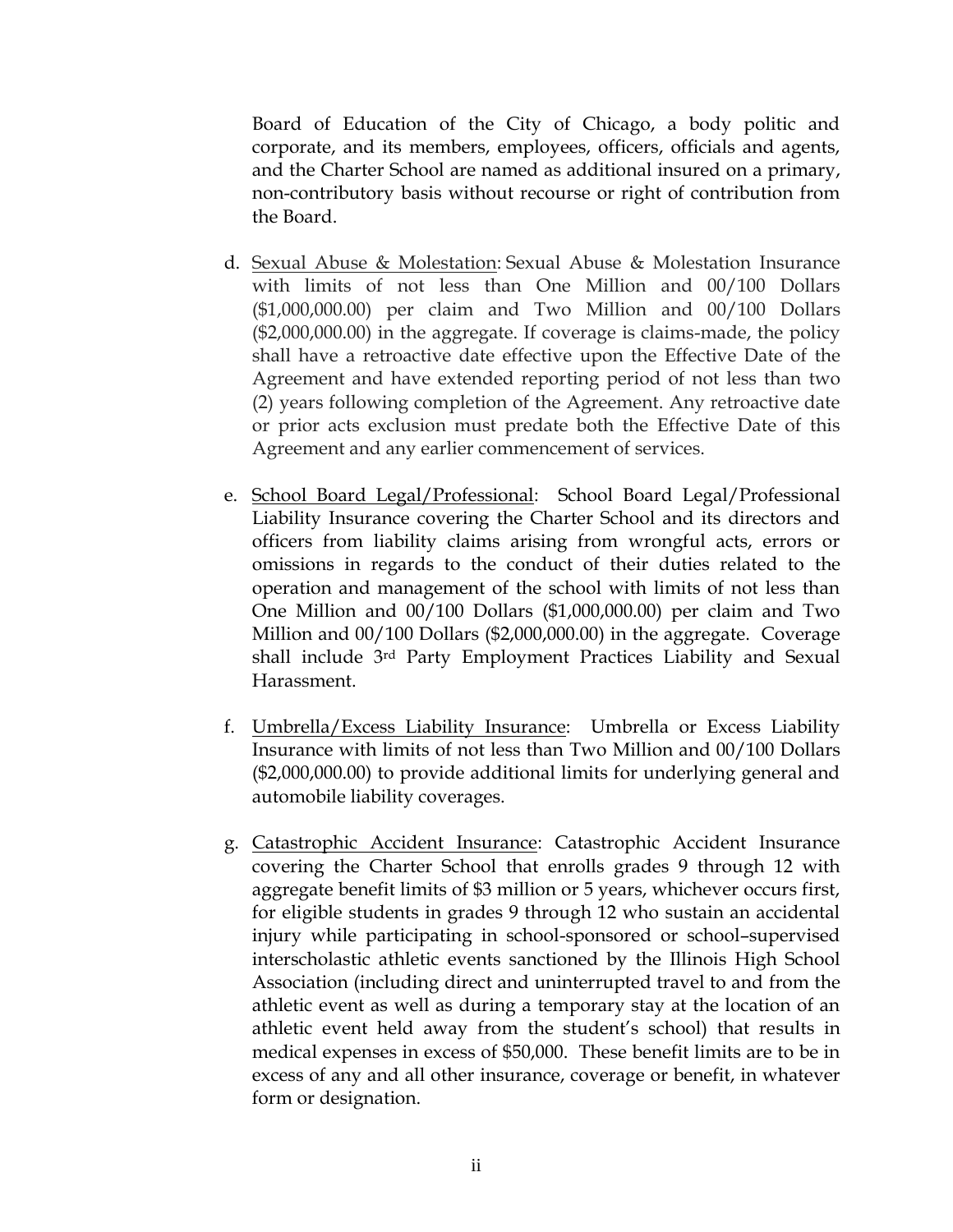(Source: P.A. 98-0166)

- h. Property Insurance/Fire Legal Liability:
	- i. If the Charter School occupies a non-Board facility to operate its Attendance Center, the Charter School shall maintain Property Insurance (on a special form cause of loss or all-risk basis) and Fire Legal Liability for full Replacement Cost of property, including property for which the Charter School is contractually responsible, by lease or other agreement, from physical loss or damage. Such insurance shall cover boiler and machinery exposures and business interruption/extra expense losses.
	- ii. If the Charter School occupies a Board facility to operate its Attendance Center, the Charter School shall maintain Property Insurance/Fire Legal Liability in accordance with the terms and conditions of the lease agreement between the Charter School and the Board.
- i. Fidelity Bond. Fidelity bond coverage in the amount of at least Two Hundred Thousand and 00/100 Dollars (\$200,000.00) with a responsible surety company with respect to all of Charter School's employees as may be necessary to protect against losses including, without limitation, those arising from theft, embezzlement, fraud, or misplacement of funds, money or documents. The bond shall name the Board of Education of the City of Chicago as a third party.
- j. Cyber, Privacy & Network Security: Cyber Liability, Privacy and Network Security coverage for damages arising from a failure of computer security, or wrongful release of private information including expenses for notification as required by local, Federal or State guidelines. Limit of liability must be at least One Million and 00/100 Dollars (\$1,000,000.00) per claim and Two Million and 00/100 Dollars (\$2,000,000.00) in the aggregate. Coverage shall include failure to prevent transmission of malicious code. Any retroactive or prior acts exclusion must predate both the Effective Date of this Agreement and any earlier commencement of any services. If coverage is on a "claims made basis", a 2 to 5 year extended reporting provision must be included.
- k. Construction: The Charter School shall indemnify, defend and agree to save and hold Board harmless from and against all liability, injury, loss, claims, cost, damage and expense with respect to any injury to, or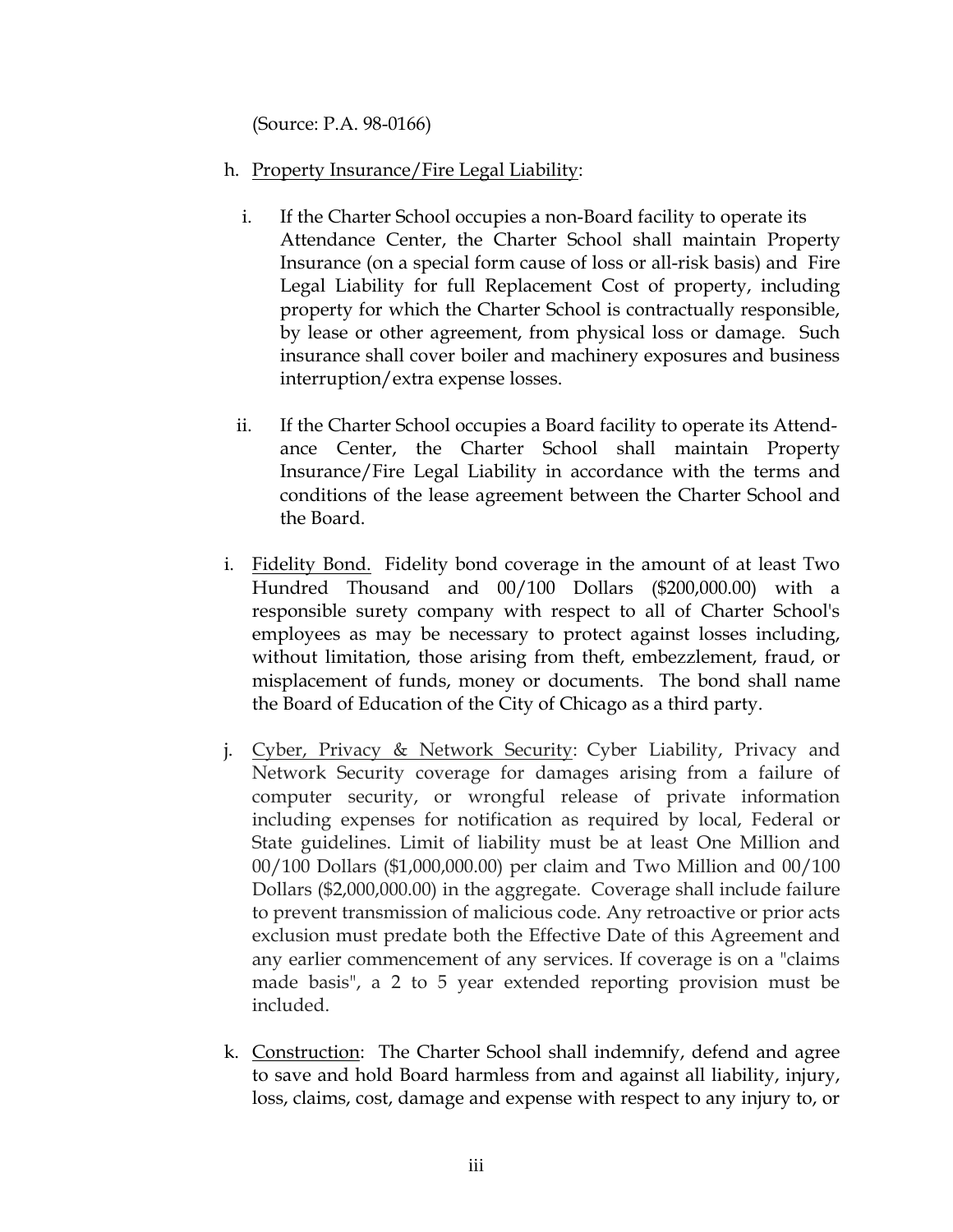death of, any person, or damage to or loss or destruction of, any property occasioned by or growing out of any construction work on Board property. The Charter School shall not commence any such work until the Board has been provided with insurance certificates evidencing that the contractors and subcontractors performing such work have in full force and effect adequate insurance as required by the Board's construction program at the time of the work. Required coverage may include, but is not limited to: workers' compensation, general liability, professional liability, automobile liability, environmental liability, excess liability, property and builders' risk insurance. The Charter School's contractors are subject to the same requirements as the Charter School in regards to additional insured, rating, notice, etc.

**2. Additional Insured**. The Charter School shall have its general liability insurance and automobile liability insurance policies endorsed to provide that the Board of Education of the City of Chicago, a body politic and corporate, and its members, employees, officers, officials and agents, and any other entity as may be designated by the Board are named as additional insured on a primary basis without recourse or right of contribution from the Board.

**3. Insurance Certificate**. The Charter School, its insurance company, or its insurance company representative shall submit an insurance certificate to the Board evidencing all coverage as required hereunder and indicating the Additional Insured status as required above. The Board will not pay the Charter School for any work if satisfactory proof of insurance is not provided prior to the commencement of services. The certificate must provide thirty (30) days prior written notice of material change, cancellation, or non-renewal be given to:

> Board of Education of the City of Chicago Risk Management 42 West Madison Street, 2nd Floor Chicago, Illinois 60602 [riskmanagement@cps.edu](mailto:riskmanagement@cps.edu)

**4. General.** Any failure of the Board to demand or receive proof of insurance coverage shall not constitute a waiver of the Charter School's obligation to obtain the required insurance. The receipt of any certificate does not constitute an agreement by the Board that the insurance requirements in the Agreement have been fully met or that the insurance policies indicated on the certificate are in compliance with all requirements in the Agreement.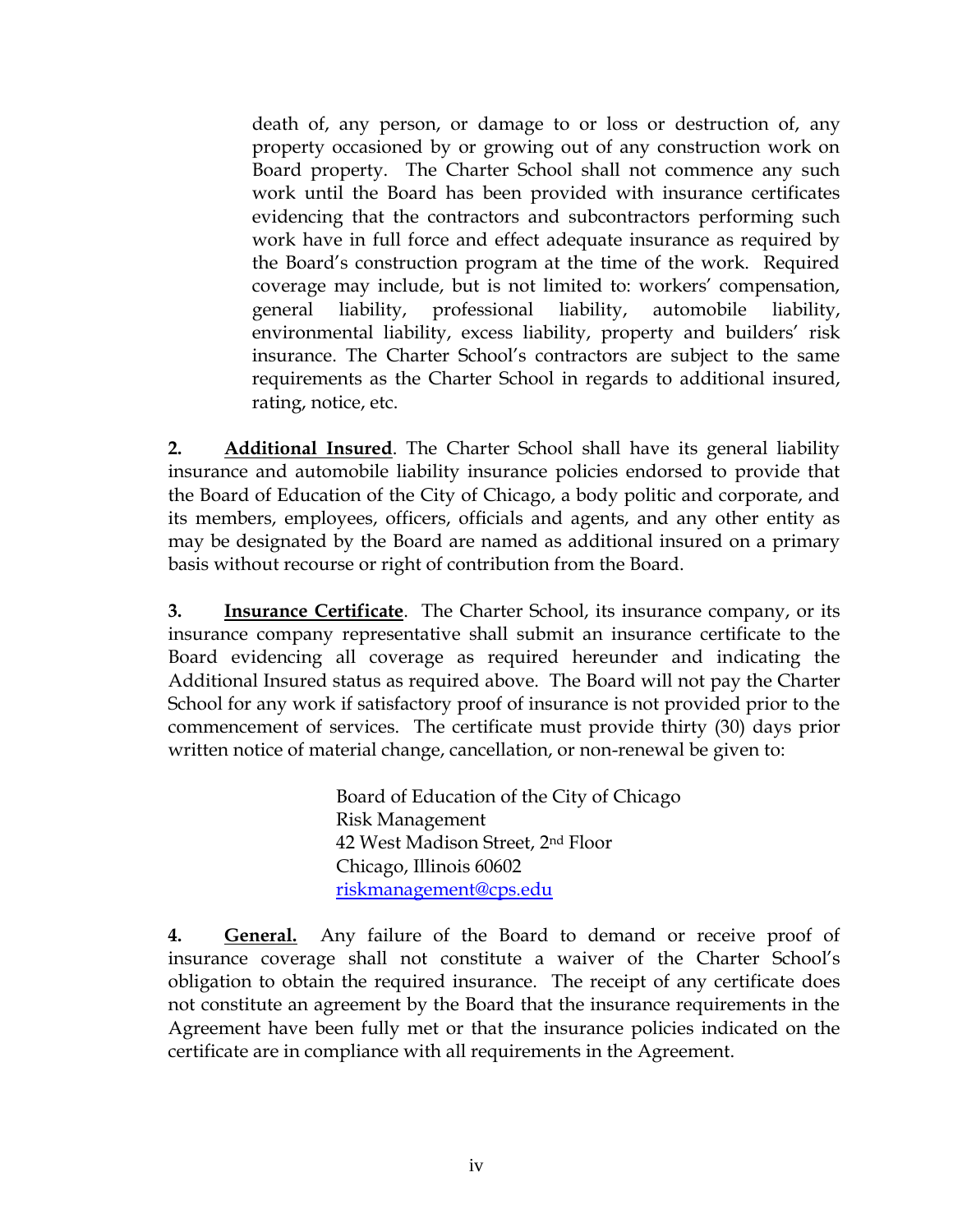The Charter School's failure to carry or document required insurance shall constitute a breach of the Charter School's Agreement with the Board. Nonfulfillment of the insurance conditions may constitute a violation of the Agreement, and the Board retains the right to stop work until proper evidence of insurance is provided, or the Agreement may be terminated.

Any deductibles or self-insured retentions on referenced insurance coverage must be borne by the Charter School. Any insurance or self-insurance programs maintained by the Board do not contribute with insurance provided by the Charter School under the Agreement.

All subcontractors are subject to the same insurance requirements of the Charter School unless otherwise specified in this Agreement. The Charter School shall require any and all subcontractors under this Agreement to carry the insurance as required herein and to comply with the foregoing requirements; otherwise, the Charter School shall provide coverage for subcontractors. The Charter School will maintain a file of subcontractor's insurance certificates evidencing compliance with these requirements.

The coverages and limits furnished by the Charter School in no way limit the Charter School's liabilities and responsibilities specified within the Agreement or by law. The required insurance is not limited by any limitations expressed in the indemnification language in this Agreement, if any, or any limitation that might be placed on any indemnity in this Agreement given as a matter of law.

The Charter School agrees that insurers waive their rights of subrogation against the Board.

The Charter School must register with the insurance certificate monitoring company designated by the Board stated below, and must maintain a current insurance certificate on file during the entire term of this Agreement. The Charter School must register and pay the initial annual monitoring fee to the insurance certificate monitoring company prior to performance under this Agreement. The initial annual monitoring fee is currently Twelve and 00/100 Dollars (\$12.00) per year, but is subject to change.

Each year, the Charter School will be notified 30 to 45 days prior to the expiration date of its required insurance coverage (highlighted on its latest submitted insurance certificate on file) that it must submit an updated insurance certificate with the insurance certificate monitoring company. Insurance certificate submissions and related annual fees are required to be made online at the dedicated website established by the insurance certificate monitoring